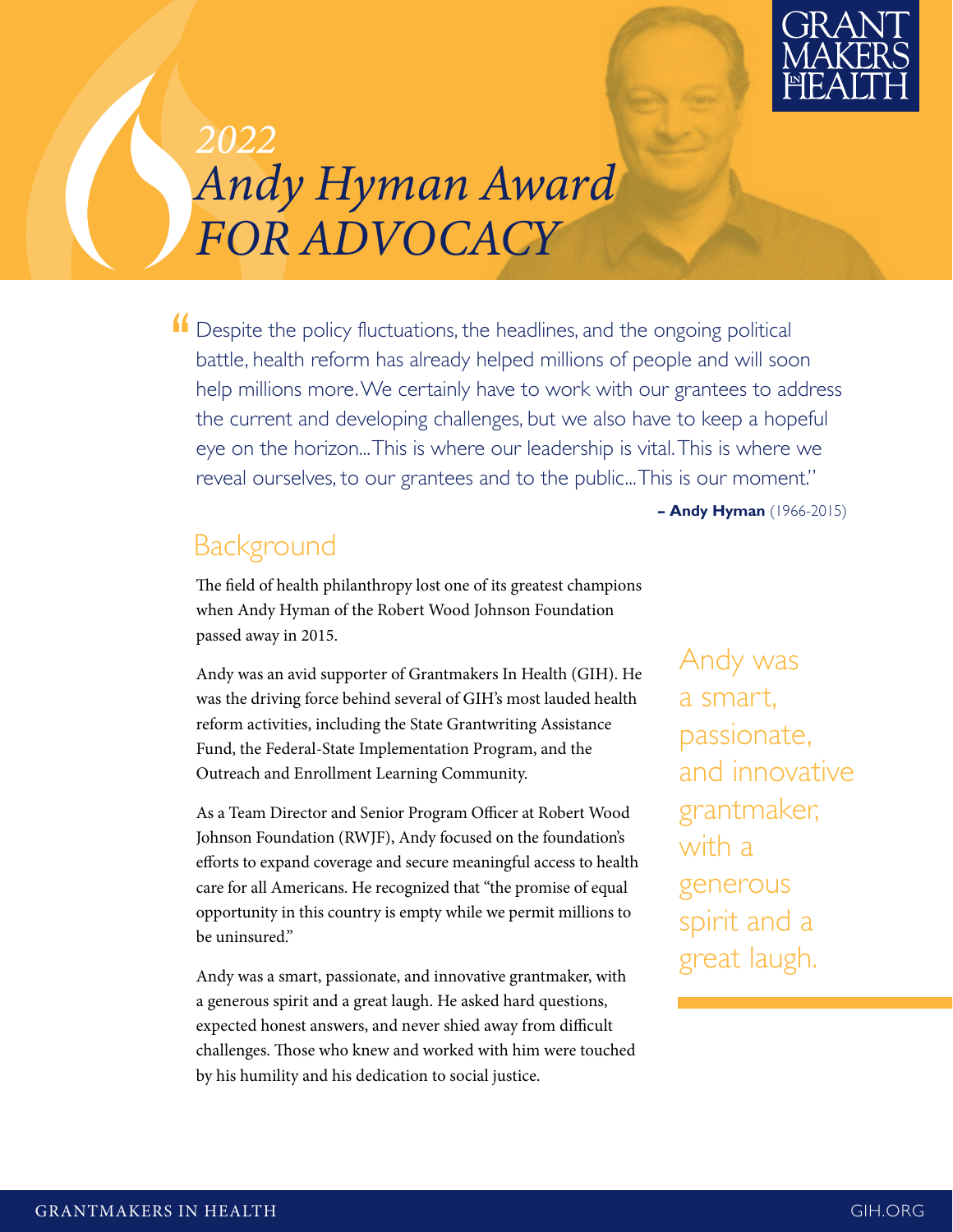#### The Award

First presented by Grantmakers In Health (GIH) in 2017, the Andy Hyman Award for Advocacy recognizes a nonprofit or public sector champion who has made significant contributions to the field of health advocacy. The Andy Hyman Award for Advocacy is presented each year to an outstanding advocacy grantee who embodies a commitment to principled action, leadership to advance social change, and dedication to making progress in policy and practice despite challenging political environments. The award carries a \$5,000 honorarium.

# **Eligibility**

Any funder may nominate a grantee for this award using the nomination process described below. The nominee must be an individual and a foundation grantee; organizations or collaboratives cannot be nominated for the award. Funders can nominate grantees for their work in the nonprofit or public sectors. Staff of foundations are not eligible to be nominated for this award. This is not a lifetime achievement award; awardees can be at any stage in their career and at any position within their organization. The recipient must be available to participate in the award presentation during the GIH Annual Conference on Health Philanthropy, which is slated to be held from June 27-29, 2022 in Miami, Florida, but could become a virtual or hybrid event based on COVID-19 developments.

# The Nomination Process

To nominate an individual for the 2022 Andy Hyman Award for Advocacy, please submit:

- A nomination form, which provides complete contact information for the nominee, the nominator, and two individuals from an entity other than the nominator's foundation, who support the nomination.
- Answers to the nomination questions, which provide background information on the nominee and speak to the nominee's achievements and principal contributions to the field of health advocacy.
- No more than three attachments that illustrate the nominee's achievements, which may include articles authored by the nominee, publications produced under the nominee's leadership, and media articles.

[Submit all nomination materials here.](https://www.surveymonkey.com/r/AndyHymanNomination2022) Please email Ann McMillan, Program Director, at amcmillan@gih.org with any questions. Nominations must be received by Friday, December 3, 2021.